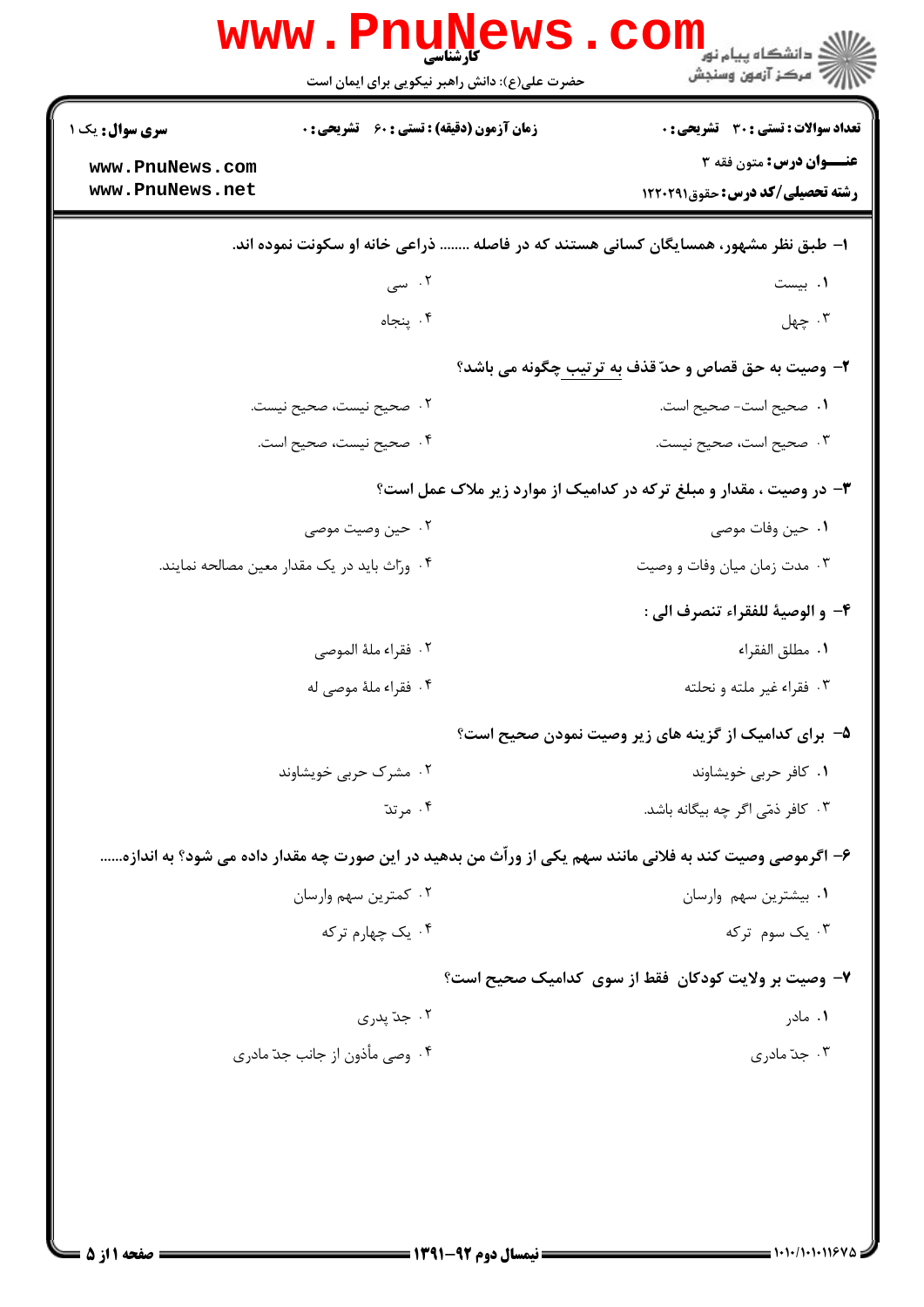|                                                                           | www.PnuNews<br>كأرشناسه.<br>حضرت علی(ع): دانش راهبر نیکویی برای ایمان است                                            |                                                           | دانشگاه پیام نور<br>ا∛ مرکز آزمون وسنجش                          |
|---------------------------------------------------------------------------|----------------------------------------------------------------------------------------------------------------------|-----------------------------------------------------------|------------------------------------------------------------------|
| <b>سری سوال : ۱ یک</b>                                                    | <b>زمان آزمون (دقیقه) : تستی : 60 ٪ تشریحی : 0</b>                                                                   |                                                           | <b>تعداد سوالات : تستی : 30 - تشریحی : 0</b>                     |
| www.PnuNews.com<br>www.PnuNews.net                                        |                                                                                                                      |                                                           | عنــوان درس: متون فقه 3<br><b>رشته تحصیلی/کد درس:</b> حقوق120011 |
|                                                                           |                                                                                                                      | ٨− اگر وصّی در امر وصیت خیانت کند تکلیف شرعی چیست؟        |                                                                  |
|                                                                           |                                                                                                                      | ٠١ همچنان باقی می ماند اما اجرتش کم می شود.               |                                                                  |
|                                                                           |                                                                                                                      | ۰۲ ورآث او را عزل کرده و فرد دیگر را جایگزین می کنند.     |                                                                  |
|                                                                           |                                                                                                                      | ۰۳ حاکم شرع او را عزل نموده و دیگری را نصب می کند.        |                                                                  |
|                                                                           |                                                                                                                      | ۰۴ مؤمنین عدول او را عزل کرده و دیگری را تعیین می نمایند. |                                                                  |
|                                                                           | ۹- وصی در صورتی که نیازمند باشد، در مقابل نظارت در اموال موصی علیهم چه حقی دارد؟                                     |                                                           |                                                                  |
|                                                                           | ٠٢ حق اخذ اجرت المثل دارد.                                                                                           |                                                           | ۰۱ حق هیچ نوع اجرتی ندارد.                                       |
|                                                                           | ۰۴ طبق صلاح دید حاکم شرع اجرت داده می گیرد.                                                                          |                                                           | ۰۳ حق اخذ اجرت المسمى دارد.                                      |
| ∙ا− طبق نظر شهيد ثاني آيا حق قبول وصيت ، به وارث موصى له انتقال مي يابد ؟ |                                                                                                                      |                                                           |                                                                  |
|                                                                           | ۰۱ گرموصی له پیش از قبول بمیرد حق قبول وصیت به وارث او انتقال می یابد خواه در زمان زنده بودن موصی بمیرد یا پس از آن. |                                                           |                                                                  |
|                                                                           |                                                                                                                      |                                                           | ۰۲ وصیت با مرگ موصی له باطل می شود.                              |
|                                                                           | ۰۳ هرگاه موصی له در زمان زنده بودن موصی بمیرد وصیت را باطل دانسته اند  اما پس از مرگ او باطل نمی شود.                |                                                           |                                                                  |
|                                                                           | ۰۴ هرگاه غرض موصی از وصیت، شخص مورث باشد ، وصیت باطل می شود و گرنه باطل نمی شود.                                     |                                                           |                                                                  |
|                                                                           |                                                                                                                      |                                                           | 11– ولو نهاهما (الاوصياء) عن الاجتماع:                           |
|                                                                           | ٠٢ اتَّبع قطعاً                                                                                                      |                                                           | ٠١. ففي جواز الاجتماع نظرٌ                                       |
|                                                                           | ۰۴ لا يصحّ                                                                                                           |                                                           | ۰۳ فیجتمعان                                                      |
|                                                                           | <b>۱۲</b> - طبق روایت صحیح ابی ولّاد از امام صادق(ع) وصیت کدامیک از گزینه های زیر باطل است؟                          |                                                           |                                                                  |
|                                                                           | ۰۲ دیوانه                                                                                                            | ۰۱ کسی که اقدام به خودکشی نموده است.                      |                                                                  |
|                                                                           | ۰۴ فرد غیربالغ                                                                                                       |                                                           | ۰۳ مست                                                           |
|                                                                           | ۱۳– هرگاه وصیت کننده در وصیت خود الفاظ کلّی به کاربرده باشد، در تعیین فرد یا افراد متواطی اختیار با کیست؟            |                                                           |                                                                  |
| ۰۴ حاکم شرع                                                               | ۰۳ وارث                                                                                                              | ۰۲ ناظر                                                   | ۰۱ وصّی                                                          |
|                                                                           |                                                                                                                      |                                                           |                                                                  |
|                                                                           |                                                                                                                      |                                                           |                                                                  |
|                                                                           |                                                                                                                      |                                                           |                                                                  |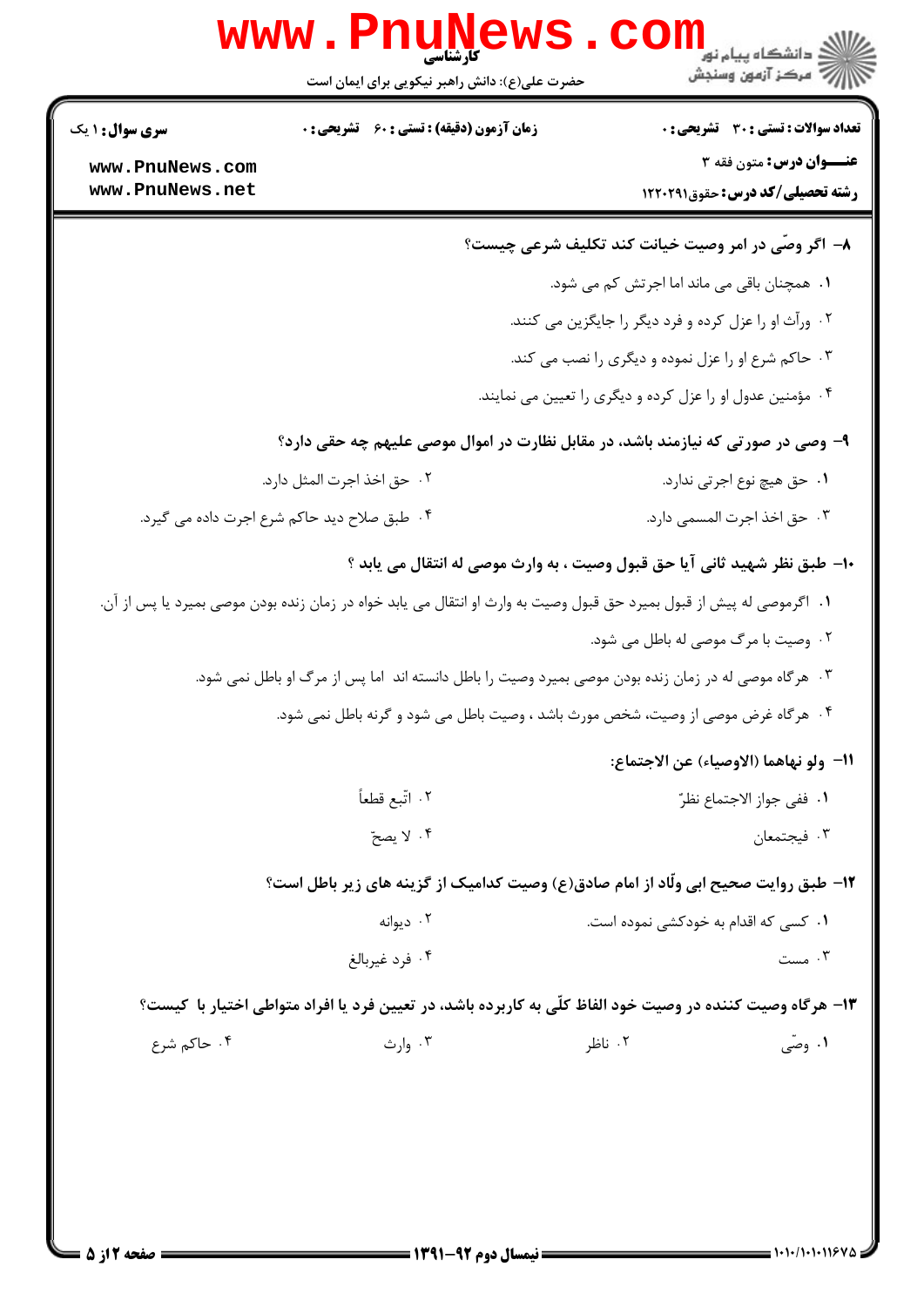| <b>سری سوال : ۱ یک</b>                                 | زمان آزمون (دقیقه) : تستی : ۶۰٪ تشریحی : ۰ | <b>تعداد سوالات : تستی : 30 - تشریحی : 0</b>                                                                  |
|--------------------------------------------------------|--------------------------------------------|---------------------------------------------------------------------------------------------------------------|
| www.PnuNews.com<br>www.PnuNews.net                     |                                            | عنــوان درس: متون فقه ۳<br><b>رشته تحصیلی/کد درس:</b> حقوق122021                                              |
|                                                        |                                            |                                                                                                               |
|                                                        |                                            | 1۴– اللعان مانعٌ من الارث:                                                                                    |
|                                                        |                                            | ٠١. بين الزوجين و بين الزوج و الولد منفيٍّ به من جانب الاب و الولد                                            |
|                                                        |                                            | ٠٢ بين الزوجين و بين الزوجه و الولد منفيٍّ به من جانب الامّ و الولد                                           |
|                                                        |                                            | ۰۳ بين الزوجين و بين الزوجين و الولد منفيٍّ به                                                                |
|                                                        |                                            | ۰۴ بين الزوجين و لا بين الزوجين و الولد منفيٍّ به                                                             |
|                                                        |                                            | ۱۵- اگر یکی از دو وصی که اجازه عملکرد انفرادی دارد ناتوان شود، تکلیف چیست؟                                    |
|                                                        | ۰۲ حاکم شرع برای دیگری یاوری ضمیمه می کند. | ۰۱ حاکم شرع کس دیگری را جایگزین می کند.                                                                       |
| ۰۴ مؤمنین عدول کس دیگری را جایگزین می کنند.            |                                            | ۰۳ به همان اندازه که توانایی دارد به امور رسیدگی می کند.                                                      |
|                                                        |                                            | ۱۶–اگر کافری بمیرد، چنانچه یک برادر مسلمان و یک پسرکافر داشته باشد، اموالش به چه کسی بعنوان ارث تعلق می گیرد؟ |
|                                                        | ۰۲ برادر مسلمان                            | ۰۱ پسر کافر                                                                                                   |
|                                                        | ۰۴ به هردو بطور مساوی                      | ۰۳ پسر کافر اگر ذمّی باشد.                                                                                    |
|                                                        |                                            | ۱۷– کدام گزینه در مرتّد غیرفطری صحیح است؟                                                                     |
|                                                        |                                            | ۰۱ فوراً پس از ارتداد کشته می شود .                                                                           |
|                                                        |                                            | ۰۲ اگر بعد از ارتداد توبه کرد پذیرفته می شود و گرنه حبس ابد می شود.                                           |
|                                                        |                                            | ۰۳ در صورت کشته نشدن و یا نمردن مال او تقسیم می شود.                                                          |
|                                                        |                                            | ۰۴ اگر بعد از ارتداد توبه کرد پذیرفته می شود و گرنه کشته می شود.                                              |
|                                                        |                                            | ۱۸– اگر فرزندی پدر خویش را با خطای محض به قتل رساند تکلیف ارث او چگونه خواهد بود؟                             |
|                                                        | ۰۲ از همه اموال و دیه ارث می برد.          | ۰۱ از همه اموال و دیه محروم می شود.                                                                           |
| ۰۴ فقط از دیه ارث می برد و از سایر اموال محروم می شود. |                                            | ۰۳ از همه اموال ارث می برد فقط از دیه محروم می شود.                                                           |
|                                                        |                                            | ۱۹- اگر متوفی یک عموی پدری و یک عموزاده پدر و مادری داشته باشد اموالش چگونه تقسیم می شود؟                     |
|                                                        | ۰۲ همه اموال متعلق به عموزاده می شود.      | ۰۱ همه اموال متعلق به عمو ً می شود.                                                                           |
|                                                        | ۰۴ عمو فقط از اموال منقول ارث می برد.      | ٠٣ عمو فقط از اموال غيرمنقول ارث مي برد.                                                                      |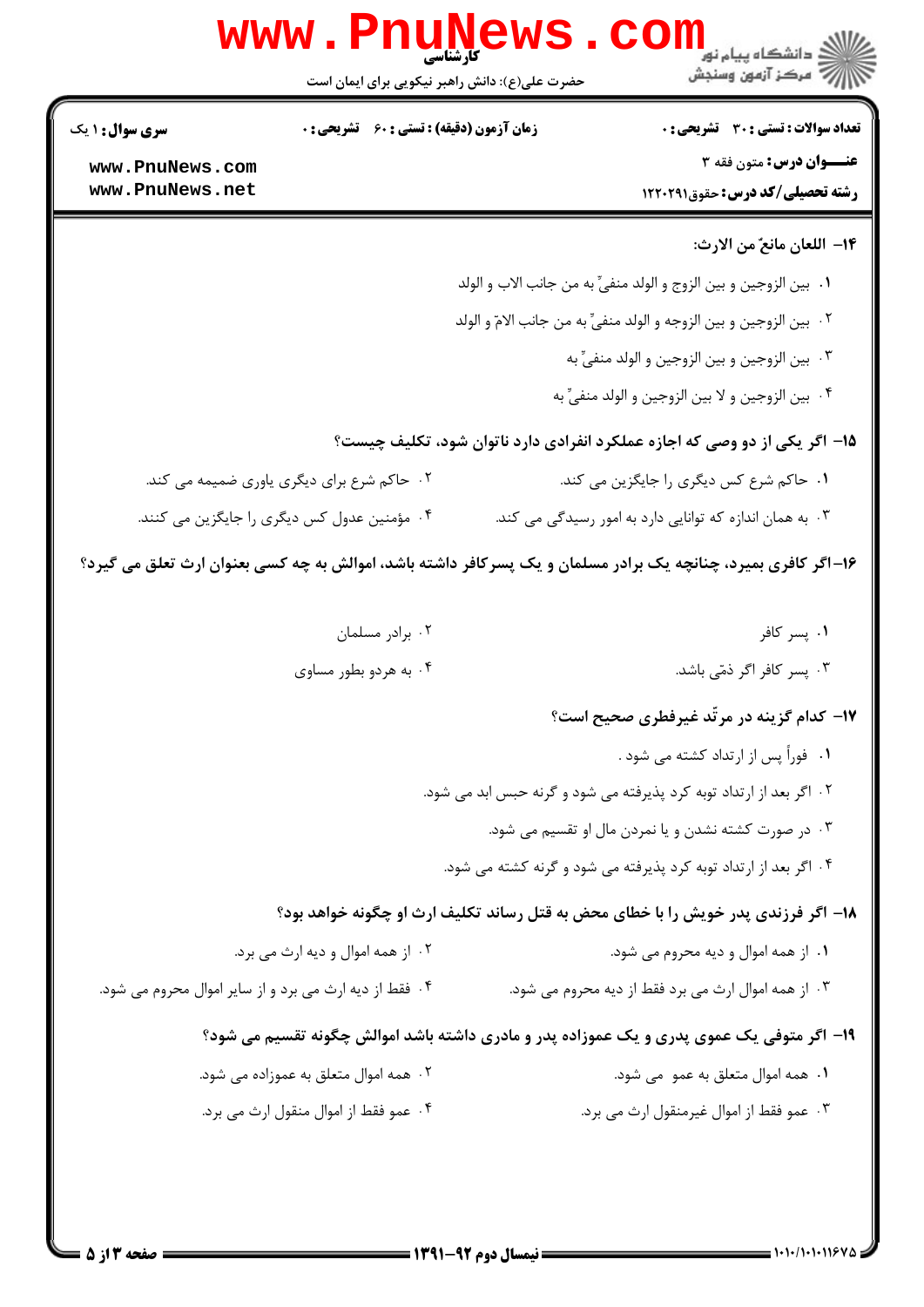|                                                    | www.PnuNews<br>حضرت علی(ع): دانش راهبر نیکویی برای ایمان است |                                                                                                                 | ڪ دانشڪاه پيام نور<br><mark>∕</mark> > مرڪز آزمون وسنڊش          |
|----------------------------------------------------|--------------------------------------------------------------|-----------------------------------------------------------------------------------------------------------------|------------------------------------------------------------------|
| <b>سری سوال : ۱ یک</b>                             | <b>زمان آزمون (دقیقه) : تستی : 60 ٪ تشریحی : 0</b>           |                                                                                                                 | <b>تعداد سوالات : تستی : 30 ٪ تشریحی : 0</b>                     |
| www.PnuNews.com<br>www.PnuNews.net                 |                                                              |                                                                                                                 | عنــوان درس: متون فقه ۳<br><b>رشته تحصیلی/کد درس:</b> حقوق122011 |
|                                                    |                                                              | <b>۳۰</b> - کدامیک از گزینه های زیر در مورد ارث زوج و زوجه صحیح است؟                                            |                                                                  |
|                                                    | ۲. از قصاص و دیه ارث می برند.                                |                                                                                                                 | ۰۱ از قصاص ارث می برند.                                          |
|                                                    | ۰۴ از قصاص ارث نمي برند امّا از ديه ارث مي برند.             |                                                                                                                 | ۰۳ از قصاص و دیه ارث نمی برند.                                   |
|                                                    |                                                              |                                                                                                                 | <b>۲۱</b> - سهم نصف برای چند گروه در قرآن آمده است؟              |
| ۰۴ پنج گروه                                        | ۰۳ چهار گروه                                                 | ۰۲ هشت گروه                                                                                                     | ۰۱ دو گروه                                                       |
|                                                    |                                                              |                                                                                                                 | ٢٢- و لو اجتمع مع الولد الابوان، فلكلّ واحدٍ منهما:              |
| ۰۴ النصف                                           | ۰۳ الثلث                                                     |                                                                                                                 | ٠١ الربع من السدس                                                |
|                                                    |                                                              |                                                                                                                 | <b>۲۳</b> - معنای تعصیب و عول <u>به ترتیب</u> چیست؟              |
| ۰۲ ترکه و سهام مساوی باشند- سهام برترکه افزون بود. |                                                              | ۰۱ ترکه بر سهام افزون بود- ترکه و سهام مساوی باشند.                                                             |                                                                  |
|                                                    | ۰۴ سهام برترکه افزون بود- ترکه بر سهام افزون بود.            | ۰۳ ترکه بر سهام افزون بود- سهام برتر که افزون بود.                                                              |                                                                  |
|                                                    |                                                              | ۲۴- اگرمتوفی فقط یک مادر داشته باشد اموال چگونه به مادر می رسد؟                                                 |                                                                  |
|                                                    | ۰۲ یک سوم به فرض مابقی ردّ                                   |                                                                                                                 | ۰۱ يک ششم به فرض مابقي به ردّ                                    |
|                                                    | ۰۴ همه اموال بدون لحاظ فرض و ردّ                             |                                                                                                                 | ۰۳ همه اموال به فرض                                              |
|                                                    |                                                              |                                                                                                                 | ۲۵– کدام گزینه بیانگر میراث حبوه است؟                            |
| ۰۴ قرآن- زمين                                      | ۰۳ شمشیر- خانه                                               | ۰۲ انگشتر-اسب                                                                                                   | ۰۱ لباس-قرآن                                                     |
|                                                    |                                                              | ۲۶- اگر متوفی برادران و خواهران مادری داشته باشد سهم آنها چقدر است؟                                             |                                                                  |
|                                                    | ۰۲ دوسوم اموال ،برادر دوبرابر خواهر                          |                                                                                                                 | ٠١. یک سوم اموال، برادر دوبرابر خواهر                            |
|                                                    | ۰۴ دوسوم اموال، برادر و خواهر بطورمساوی                      | ۰۳ یک سوم اموال، برادر و خواهر بطورمساوی                                                                        |                                                                  |
|                                                    |                                                              | ۲۷– اگرمتوفی وارثانش عمو، عمه، دائی و خاله باشند سهامشان چگونه خواهد بود؟                                       |                                                                  |
|                                                    |                                                              |                                                                                                                 | ٠١. مردها دو برابر زنها                                          |
|                                                    |                                                              |                                                                                                                 | ۰۲ همه بطور مساوی تقسیم می کنند.                                 |
|                                                    |                                                              | ۰۳ یک دوم اموال، به عمو و عمه و عمو دوبرابر عمه و یک دوم دیگر اموال به دائی و خاله که بطور مساوی تقسیم می کنند. |                                                                  |
|                                                    |                                                              | ۰۴ دو سوم اموال به عمو و عمه، عمو دوبرابر عمه، یک سوم دیگر اموال به دایی و خاله که بطور مساوی تقسیم می کنند.    |                                                                  |